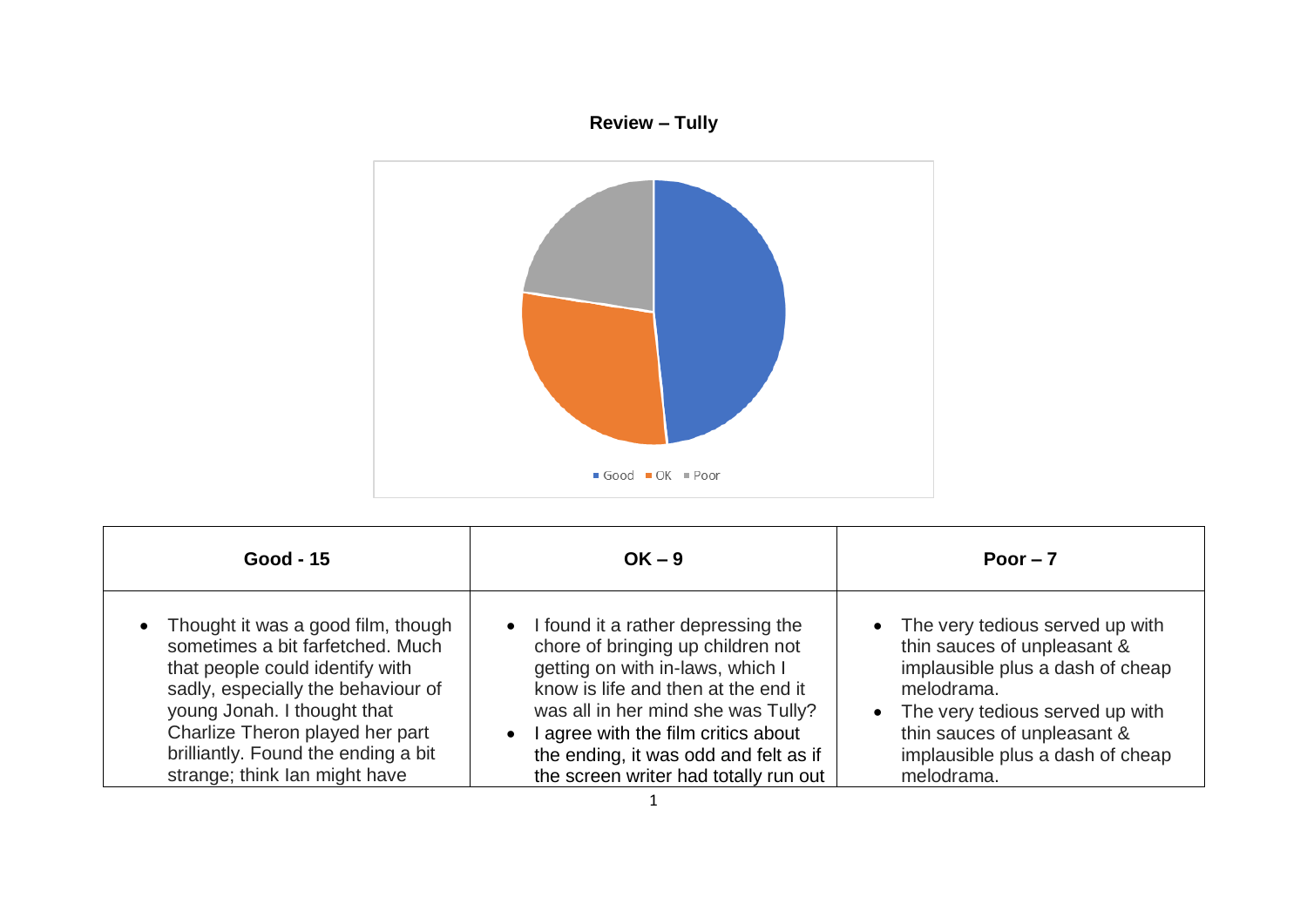alluded to that in his intro.

- I thought it was very good.
- We thought it was an excellent film. Charlie Theron's portrayal of a mum juggling so many demands was spot on. I liked the twist at the end and on reflection there were clues in the conversations which became more apparent in retrospect.
- It had rather too much baby stuff and in for my liking, but as a film I thought it was good, with a fine performance form Charlize Theron.
- We both enjoyed the film. Lots to talk about afterwards. We concluded that Tully's husband needs help to achieve more exciting sexual fantasies, the cafeteria costume was not a turnon.
- We both enjoyed the film. Confused by the ending until we discussed it.
- For the first part of the film I was rather irritated by a predictable plot and the American attitude to family life – but the twist, which I didn't see coming (like many of us I suspect) more than made up for it! It reminded me of how I felt when I

of decent ideas for a conclusion, believable or otherwise. Even after putting on three and a half stone though, Charlize Theron wasn't that convincing as an unattractive housewife.

- We found the twist at the end rather perplexing.
- I presume Tully was a projection of Marlowe when she was younger.
- Difficult one to call. Certainly an intriguing twist at the end. A bit slow in the middle. I Have thought about it since. Very much on Good/OK border.
- This one was not for me!
- I was not over impressed. I find American accents difficult to follow. It was a very dark film. Although Well acted by Charlize Theron. It was a strange ending which I found a little weird, maybe as I did not pick up on the dialogue which spoilt it for me. Reading about the film I can see now the reason for the "night nanny " and what the film was supposed to portray. In some ways very cleverly done but not for me.
- Some exceptional acting- the tenderness of Tully towards the baby, the portrayal of an autistic small person - but however hard I endeavoured 'to connect' with this film I failed.